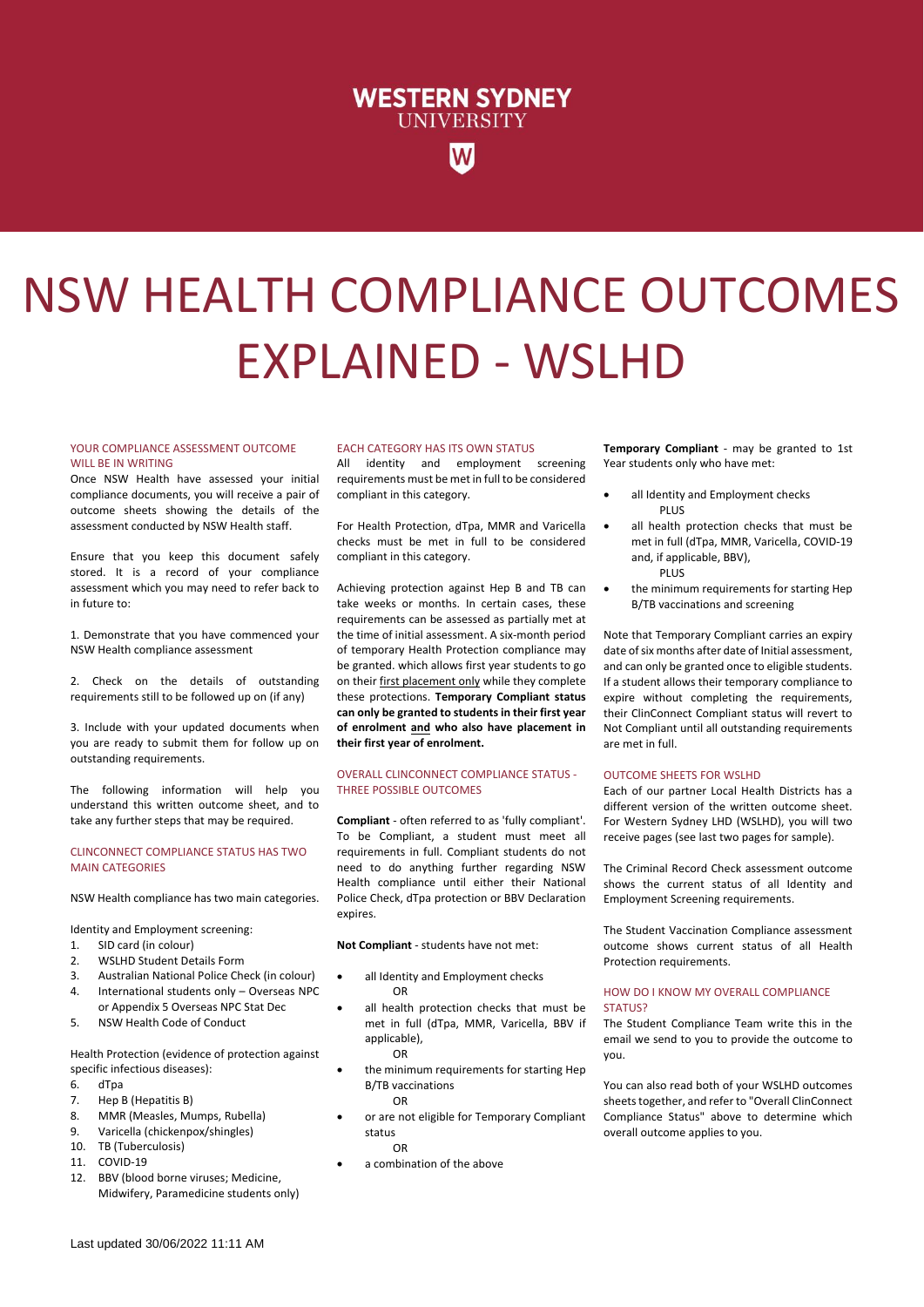#### I HAVE TO FOLLOW UP ON SOME REQUIREMENTS - HOW DO I DO THIS?

You need to provide evidence of having met the requirements i.e. submit further documents.

Make sure you include:

- 1. Your SID card both sides, in colour
- 2. Your current WSLHD outcomes sheets
- 3. Your updated documents showing evidence of outstanding requirements being met

When ready, combine all documents into a single PDF document.

Name the document using the convention: FOLLOWUP\_<SURNAME>\_<SID#>\_<DEGREE>\_WSLHD

Example: FOLLOWUP\_SMITH\_20202555\_MIDWIFERY\_WSLHD

Use the file name as the email subject line.

Submit via your student email to: [studentcompliance@westernsydney.edu.au](mailto:studentcompliance@westernsydney.edu.au)

#### WHAT'S THE DEADLINE FOR FOLLOWING UP ON OUTSTANDING REQUIREMENTS?

You should follow up on all outstanding requirements as soon as possible, taking note of instructions from NSW Health about timelines required for vaccinations and noting the expiry date of your Temporary Compliance. Failure to do so may place you at risk of being ineligible for placement.

Your School has deadlines in place with regard to becoming temporary or fully compliant in order to be eligible for placement. Please ensure you know these deadlines, and if you have concerns about meeting them, contact your School directly.

Note that most vaccination requirements have a strict administration protocol that needs to be followed in order for vaccination to be deemed successful. Dose and serology schedules will normally be written on your outcome sheet if you need to have further vaccinations or blood test.

Th[e NSW Health Hepatitis B requirements](https://www.westernsydney.edu.au/__data/assets/pdf_file/0008/1656962/Student_Support_Doc_-_NSWH_Hepatitis_B_Requirements_2020.05.pdf) are listed in full on our website. If you are following up on Hepatitis B vaccination, it may be useful to take this to your doctor if your doctor is unsure of Hepatitis B vaccination requirements.

Do not deviate from prescribed vaccination dose or serology schedules without written advice, as this will invalidate the vaccination and extend the total time taken to achieve compliance.

Under the [Public Health \(COVID 19 Vaccination of Health Care Workers\) Order 2021"](https://gazette.legislation.nsw.gov.au/so/download.w3p?id=Gazette_2021_2021-411.pdf), please note the **important information regarding mandatory COVID-19 vaccination for NSW Health Student Compliance**, because it may change as the Public Health Order is updated and that Western is not setting the requirements.

- **From 30 September 2021**, evidence of at least one (1) COVID-19 vaccination is mandatory for all students attending placements in NSW Health care facilities.
- **From 30 November 2021**, evidence of two (2) doses of COVID-19 vaccination in mandatory for all students attending placements in NSW Health care facilities.

Therefore, if you have not yet provided your evidence of COVID-19 vaccination, you will become NOT compliant with NSW Health.

If you have not already done so, **[Click here to submit evidence of your COVID](https://wsu.service-now.com/student?id=wsu_cat_item&sys_id=b761759d1b5bd050c13a0edddc4bcbe3&sysparm_category=3c644544dbe39c504f58e434059619b1)-19 vaccination.** Be ready with your student ID card and vaccination evidence saved in colour as one (1) pdf document, then click and follow the prompts. Please visit [COVID-19 Vaccination](http://www.westernsydney.edu.au/placements_hub/placements_hub/covid19_vaccinations)  [Links](http://www.westernsydney.edu.au/placements_hub/placements_hub/covid19_vaccinations) for information on COVID-19 vaccinations for Western students.

#### I'M STILL UNSURE ABOUT SOMETHING - WHERE CAN I GET SOME HELP?

Try our growing list of online information:

[NSW Health Student Compliance Information](https://www.westernsydney.edu.au/__data/assets/pdf_file/0007/1647655/NSWH_Student_Compliance_Information_Booklet_2021_v3.5.pdf)

[Student Compliance resources page](https://www.westernsydney.edu.au/learning_futures/home/placements_hub/student_compliance/general_resources)

If you've read these and still need help, please contact the Student Compliance Team

Email : [studentcompliance@westernsydney.edu.au](mailto:studentcompliance@westernsydney.edu.au) for more information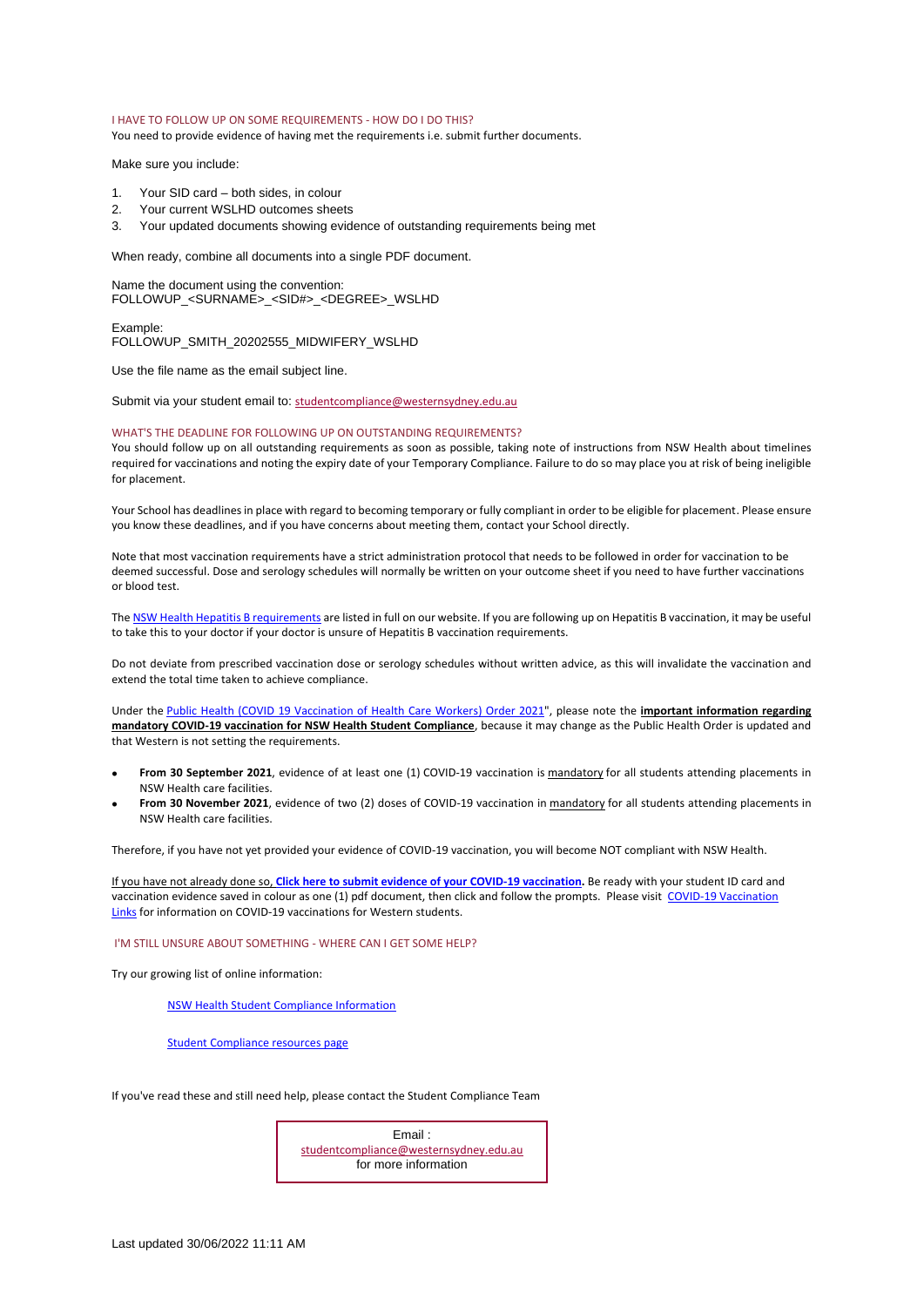## **Student Vaccination Compliance**



| <b>Student Name / Identification No.</b>                                                                                                        |                                                      |                                                                                                                                                                 |  |  |
|-------------------------------------------------------------------------------------------------------------------------------------------------|------------------------------------------------------|-----------------------------------------------------------------------------------------------------------------------------------------------------------------|--|--|
| Compliant                                                                                                                                       | <b>Not Compliant</b>                                 | <b>Temporary Compliant</b><br>Expiry //                                                                                                                         |  |  |
| <b>Assessed By: Christine Hockley</b>                                                                                                           | Signature:                                           | Date Assessed:                                                                                                                                                  |  |  |
| Vaccination and / or Serology                                                                                                                   | Compliance                                           | <b>Evidence Provided / Required</b>                                                                                                                             |  |  |
| Diphtheria, Tetanus & Pertussis<br>(dTpa)                                                                                                       | <b>YES</b><br><b>NO</b>                              | Date given //<br>Requires dTpa<br><b>Requires Date Evidence</b>                                                                                                 |  |  |
| <b>Hepatitis B</b><br>(Must have 1 <sup>st</sup> dose to be conditional)                                                                        | <b>YES</b><br><b>NO</b><br><b>TEMP</b>               | <b>Requires Dose 1</b><br><b>Requires Dose 2</b><br><b>Requires Dose 3</b><br><b>Requires Evidence of Doses</b><br><b>Requires Serology</b>                     |  |  |
| <b>Measles, Mumps &amp; Rubella (MMR)</b><br>Doses must be 28 days apart. If given<br>with Varicella, must on the same day<br>or 28 days apart. | <b>YES</b><br><b>NO</b>                              | <b>Requires Dose 1</b><br><b>Requires Dose 2</b><br>* Requires Measles Serology<br><b>Requires Mumps Serology</b><br>❖<br><b>Requires Rubella Serology</b><br>❖ |  |  |
| <b>Varicella (Chickenpox)</b><br>Doses must be 28 days apart. If given<br>with MMR, must on the same day or<br>28 days apart.                   | <b>YES</b><br><b>NO</b>                              | <b>Requires Dose 1</b><br><b>Requires Dose 2</b><br><b>Requires Serology</b>                                                                                    |  |  |
| <b>Tuberculosis</b><br>(If NO then Non-compliant for TB)<br>Influenza                                                                           | <b>YES</b><br><b>NO</b><br><b>TEMP</b><br><b>YES</b> | Refered to Chest Clinic (Positive IGRA or TST)<br><b>Requires IGRA</b><br>Date given //                                                                         |  |  |
|                                                                                                                                                 | <b>NO</b>                                            |                                                                                                                                                                 |  |  |
| COVID-19                                                                                                                                        | <b>YES</b><br><b>NO</b><br><b>TEMP</b>               | Date given //<br>Dose 1:<br>Date given //<br>Dose 2:<br>Expiry Date: //                                                                                         |  |  |
| <b>Blood Borne Virus Declaration</b><br>(Midwifery, Medicine, Para-Medicine,<br>Dental)                                                         | <b>YES</b><br><b>NO</b>                              | (If no date for test then Not Compliant)                                                                                                                        |  |  |